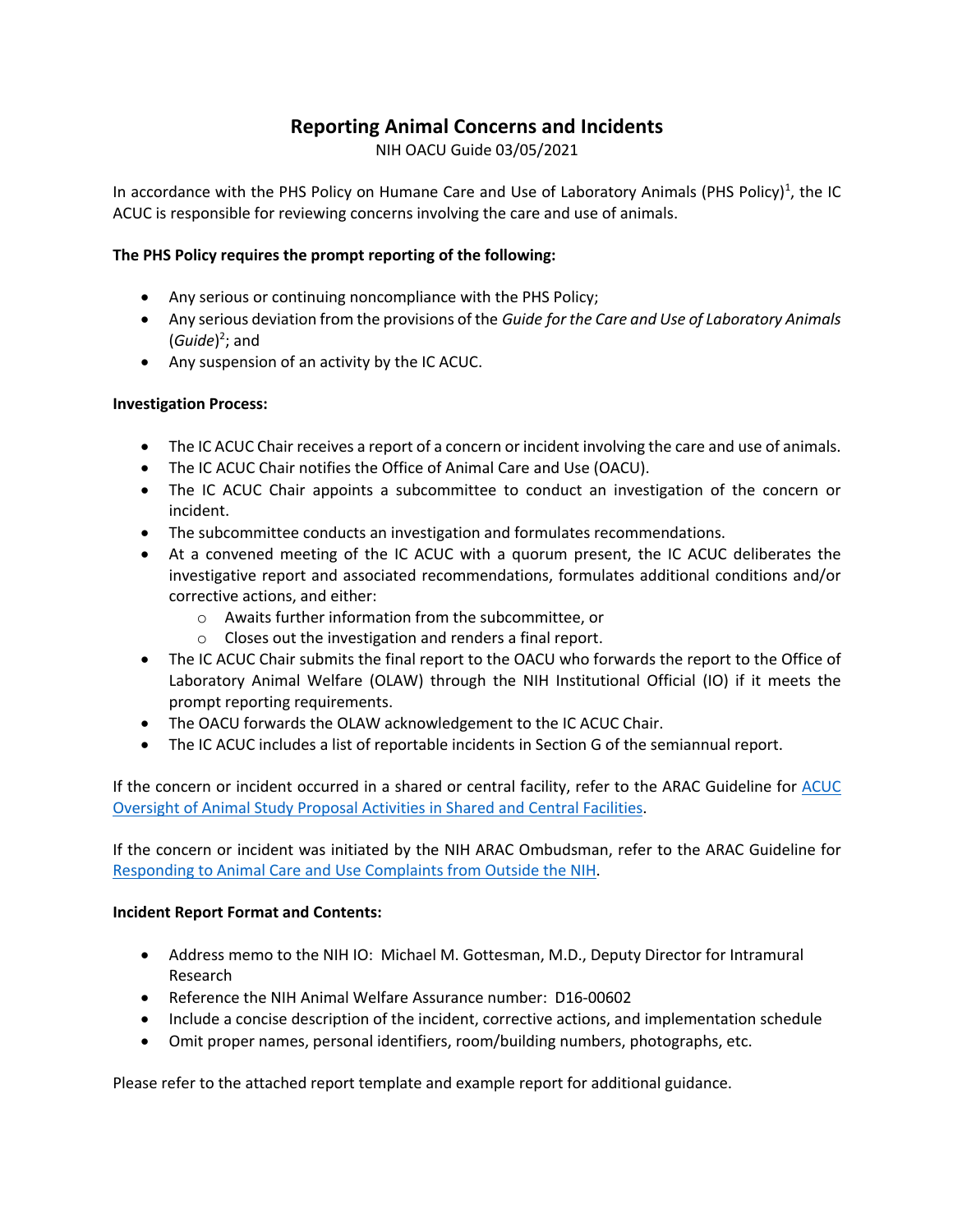### **Examples of reportable situations3 :**

- Conditions that jeopardize the health or well-being of animals, including natural disasters, accidents, and mechanical failures, resulting in actual harm or death to animals;
- Conduct of animal-related activities without appropriate ACUC review and approval;
- Failure to adhere to ACUC-approved protocols;
- Implementation of any significant change to ACUC-approved protocols without prior ACUC approval;
- Conduct of animal-related activities beyond the expiration date established by the ACUC;
- Conduct of official ACUC business requiring a quorum (e.g., full Committee review of an activity or suspension of an activity) in the absence of a quorum;
- Conduct of official ACUC business during a period of time that the Committee is improperly constituted;
- Failure to correct deficiencies identified during the semiannual evaluation in a timely manner;
- Chronic failure to provide space for animals in accordance with recommendations of the *Guide* unless the ACUC has approved an ASP-specific deviation from the *Guide* based on written scientific justification;
- Participation in animal-related activities by individuals who have not been determined by the ACUC to be appropriately qualified and trained;
- Failure to monitor animals post-procedurally as necessary to ensure well-being (e.g., during recovery from anesthesia or during recuperation from invasive or debilitating procedures);
- Failure to maintain appropriate animal-related records (e.g., identification, medical, husbandry);
- Failure to ensure death of animals after euthanasia procedures (e.g., failed euthanasia with  $CO<sub>2</sub>$ );
- Failure of animal care and use personnel to carry out veterinary orders (e.g., treatments); or
- ACUC suspension or other institutional intervention that results in the temporary or permanent interruption of an activity due to noncompliance with the PHS Policy, Animal Welfare Act, the *Guide*, or the institution's Animal Welfare Assurance.

# **References:**

- 1. PHS Policy on Humane Care and Use of Laboratory Animals, 2015: https://olaw.nih.gov/policieslaws/phs-policy.htm
- 2. Guide for the Care and Use of Laboratory Animals, NRC, 2011: https://grants.nih.gov/grants/olaw/guide-for-the-care-and-use-of-laboratory-animals.pdf
- 3. NIH OLAW Notice Number: NOT-OD-05-034 Guidance on Prompt Reporting to OLAW under the PHS Policy on Humane Care and Use of Laboratory Animals

# **Attachments:**

- Incident Report Template
- Example Incident Report

# *Revised 06/01/2005, 06/14/2006, 05/10/2011, 01/02/2013, 03/03/2021*

*Please note: This is intended for the NIH Intramural Research Program and is not to be considered guidance from the Office of Laboratory Animal Welfare (OLAW) or any other oversight entity.*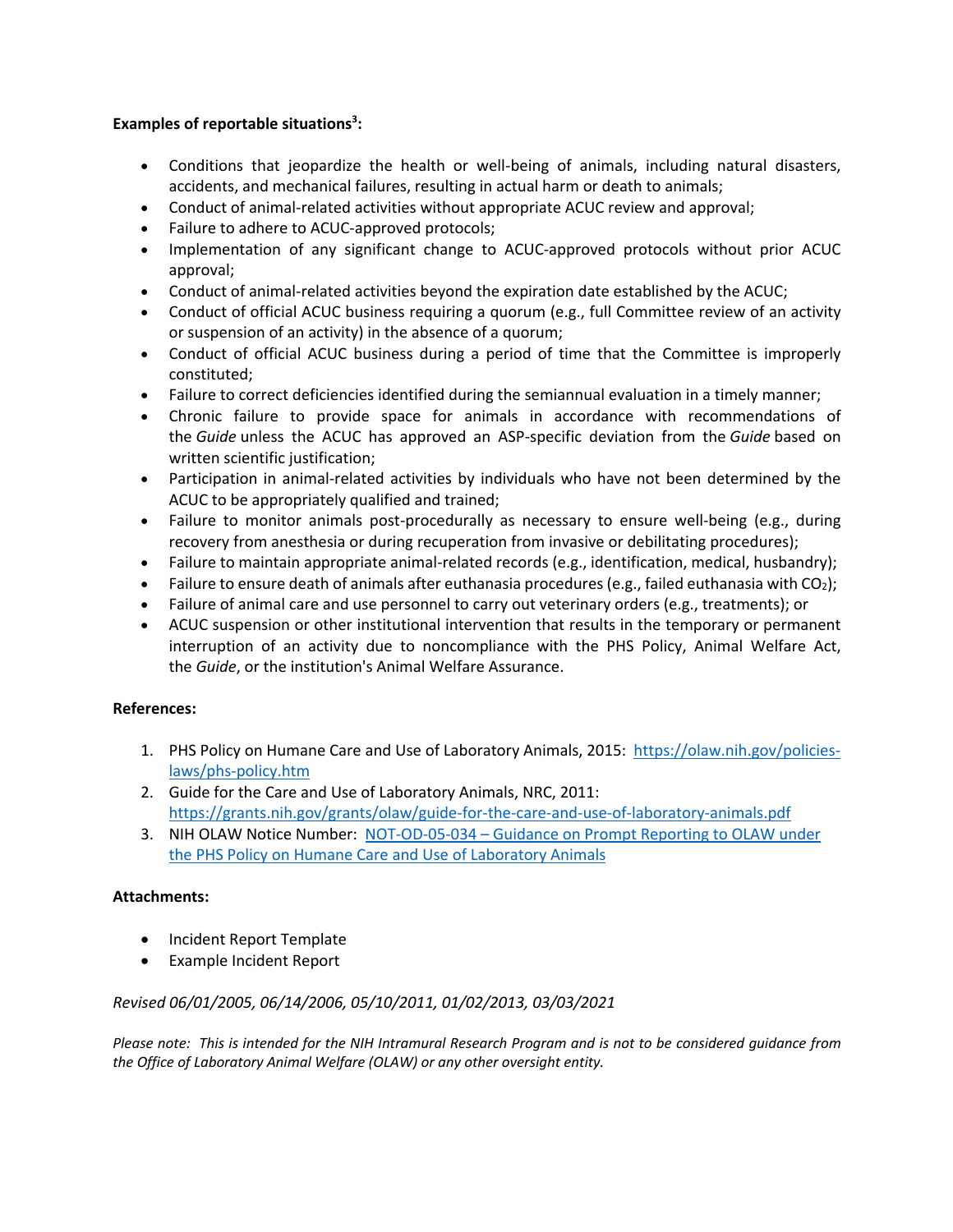

National Institutes of Health Bethesda, Maryland 20892

www.nih.gov

March 5, 2021

To: Michael M. Gottesman, M.D., Deputy Director for Intramural Research, NIH

From: Name of IC ACUC Chair, Chair, IC Animal Care and Use Committee

Subject: Animal Incident Report

In accordance with Assurance D16-00602 and PHS Policy IV.F.3., the **IC** ACUC provides this report of an incident that occurred involving the care and use of animals in biomedical research.

Summary of Incident:

*In narrative from, provide a description of the incident, including the following details:*

- *Date of the incident;*
- *Description of the incident, including what happened, when and where, the species and number of animal(s) involved, and the category of individuals involved (e.g., principal investigator, technician, animal caretaker, student, veterinarian, etc.);;*
- *When the incident was discovered, who discovered it, and who reported it to the ACUC;*
- *When the incident was reported to OACU, and by whom;*
- *When the investigative team reviewed the incident;*
- *What the investigative team discovered and concluded;*
- *When the ACUC reviewed the investigative team's findings; and*
- *What the ACUC concluded. If a noncompliance was identified, describe it using the terms from OLAW's Guidance on Prompt Reporting.*

Corrective Actions:

*If applicable, provide a list of the corrective actions and implementation schedule.*

The IC ACUC feels these actions will prevent the occurrence of a similar incident in the future.

Sincerely,

/signature/

Name of IC ACUC Chair Chair, IC Animal Care and Use Committee